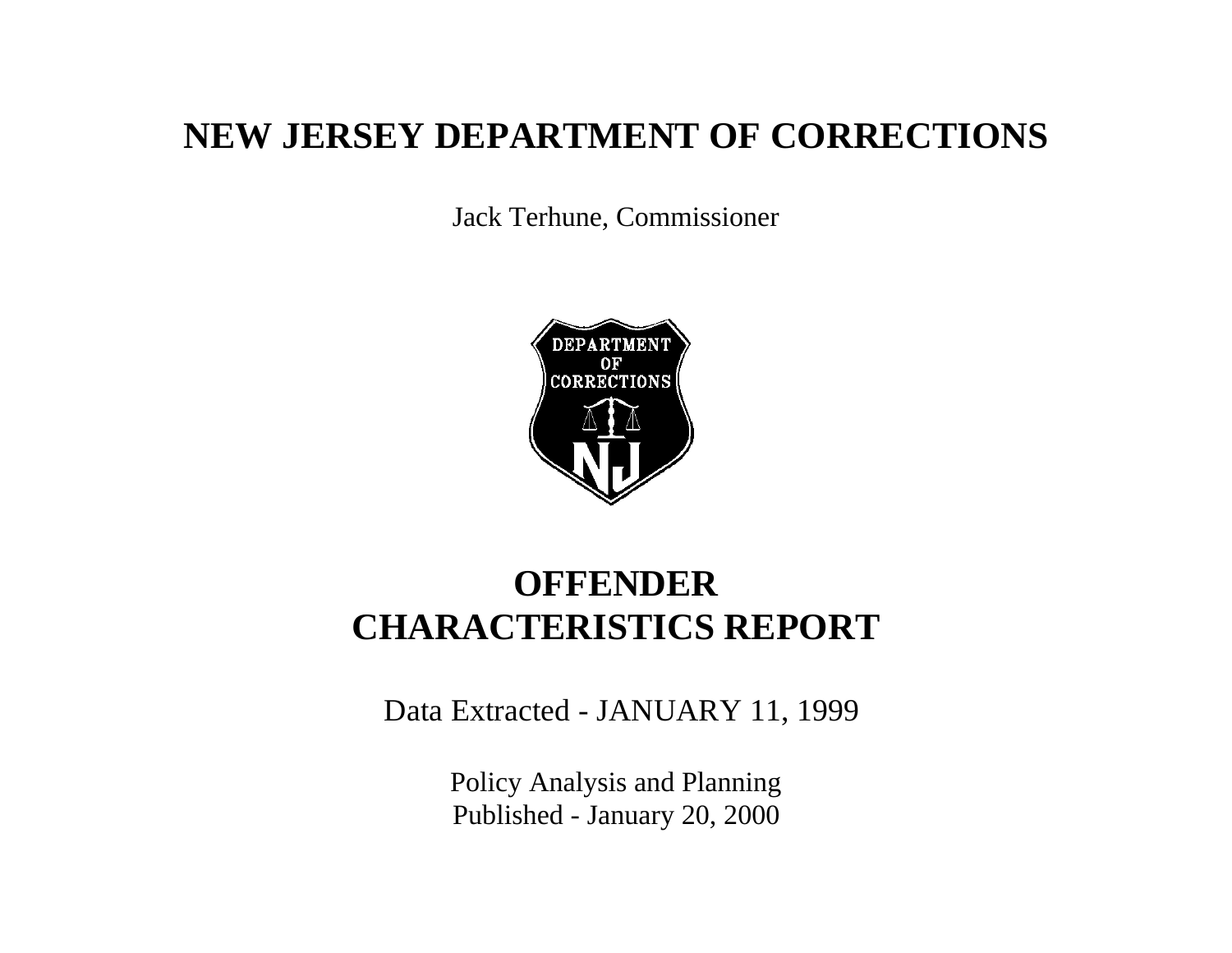### *INTRODUCTION*

*This report has been developed to provide information regarding offender characteristics in each correctional complex, major institution and satellite housing unit under the jurisdiction of the New Jersey Department of Corrections on January 11, 1999. The selected characteristics compiled in this report are Base Offense at Admission, Total Term at Admission, Ethnicity, Age, County of Commitment and Mandatory Minimum Terms.*

*The Prison Complex includes the New Jersey State Prison, Central Reception and Assignment Facility, East Jersey State Prison, Bayside State Prison, Riverfront State Prison, Mid-State, Southern State , Northern State Prison, South Woods, Edna Mahan Correctional Facility for Women and the Adult Diagnostic and Treatment Center (ADTC is a facility for adult male sex offenders).*

*The Youth Correctional Complex consists of the Garden State Youth Correctional Facility, the Albert C. Wagner Youth Correctional Facility and the Mountainview Youth Correctional Facility.*

*"Adult Offenders in Other Facilities" include state-sentenced inmates housed in county jails, Halfway Houses, the Central Medical Unit (St. Francis Hospital) and those assigned to Electronic Monitoring/Home Confinement.*

*"Not Coded" are records for offenders in the correctional system for whom admission characteristics data have not been entered into the computerized information system as of January 11, 1999.*

*Major institutions having Satellites include the following:*

#### *MAJOR INSTITUTIONS SATELLITES*

*Bayside State Prison Bayside Farm and Ancora Unit Albert C. Wagner Youth Correctional Facility Adult Boot Camp Mountainview Youth Correctional Facility Stokes Unit Central Reception and Assignment Facility Jones Farm Northern State Prison Kearney Unit*

*East Jersey State Prison East Jersey Camp, Marlboro Camp and Secaucus Pre-Release Center*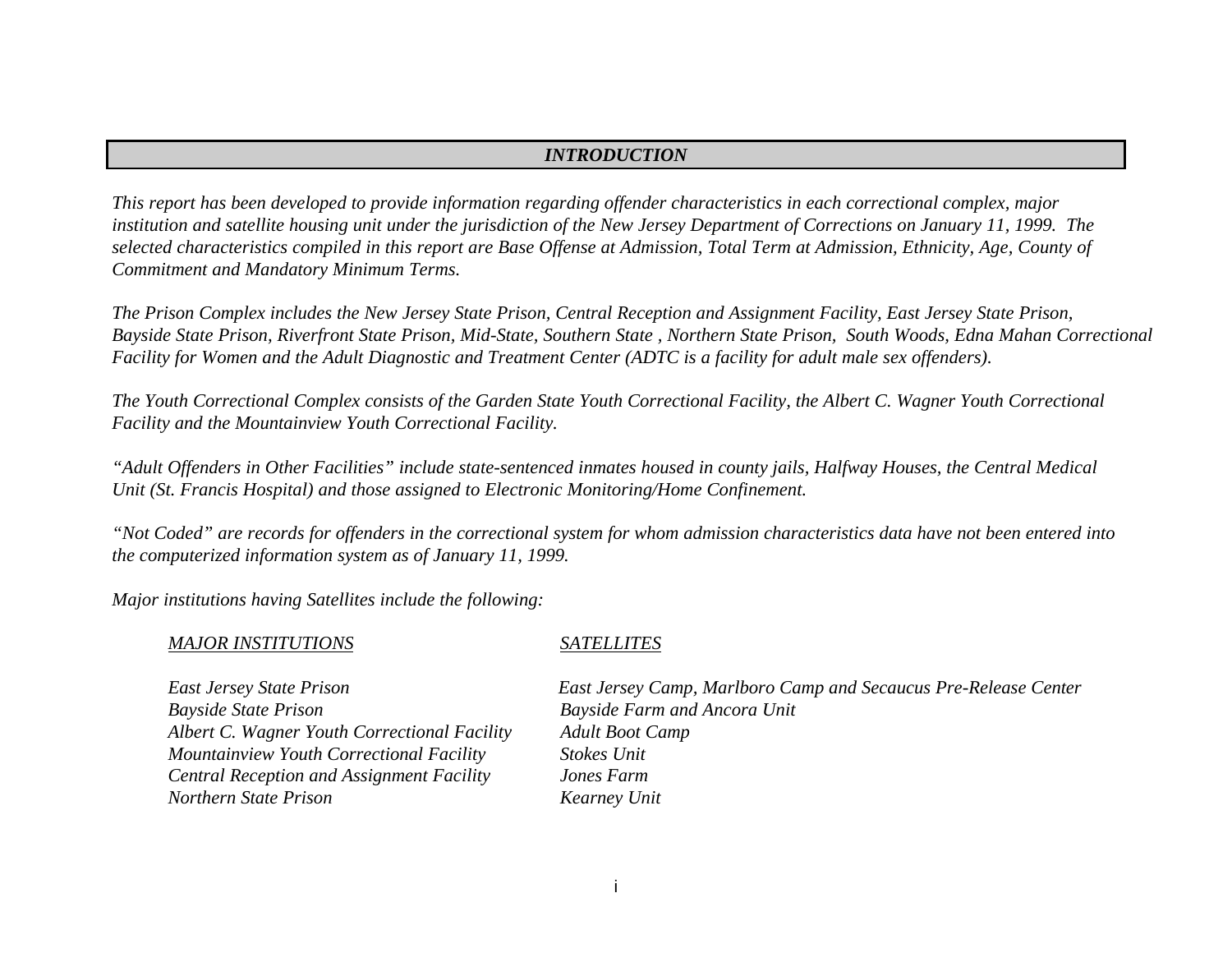#### *HIGHLIGHTS*

- ◊ *Forty percent (40%) of all New Jersey Department of Corrections residents were committed for crimes against persons which include Homicide, Sexual Assault, Aggravated/Simple Assault, Assault, Robbery, Kidnapping, Other Sex Offenses and Other Person Offenses.*
- ◊ *Thirty-four percent (34%) of all Department of Corrections residents have been committed for narcotics law violations, including possession, sale and distribution. Over 90% of all narcotics law violations are sale/distribution offenses.*
- ◊ *The median term for adult offenders housed by the Department is six years.*
- ◊ *Thirty-three percent (33%) of all New Jersey Department of Corrections residents were committed with maximum sentences of 10 years or more. Of the total, four percent (4%) are serving Life Sentences and 14 offenders are under Capital Sentence.*
- ◊ *Fifty-four percent (54%) of all adult residents housed in the State System have sentences which include parole ineligibility terms.*
- ◊ *Forty-nine percent (49%) of all residents in the New Jersey Department of Corrections are 30 years of age or younger. The median age for inmates in our adult facilities is 31.*
- ◊ *Sixty-four percent (64%) of New Jersey Department of Corrections residents are Black, while 17% are White and 18% are Hispanic.*
- ◊ *Of the 21 New Jersey counties, ten (Atlantic, Bergen, Camden, Essex, Hudson, Mercer, Middlesex, Monmouth, Passaic and Union) account for 86% of Total State Correctional Residents. Essex County is the highest contributor with 21%.*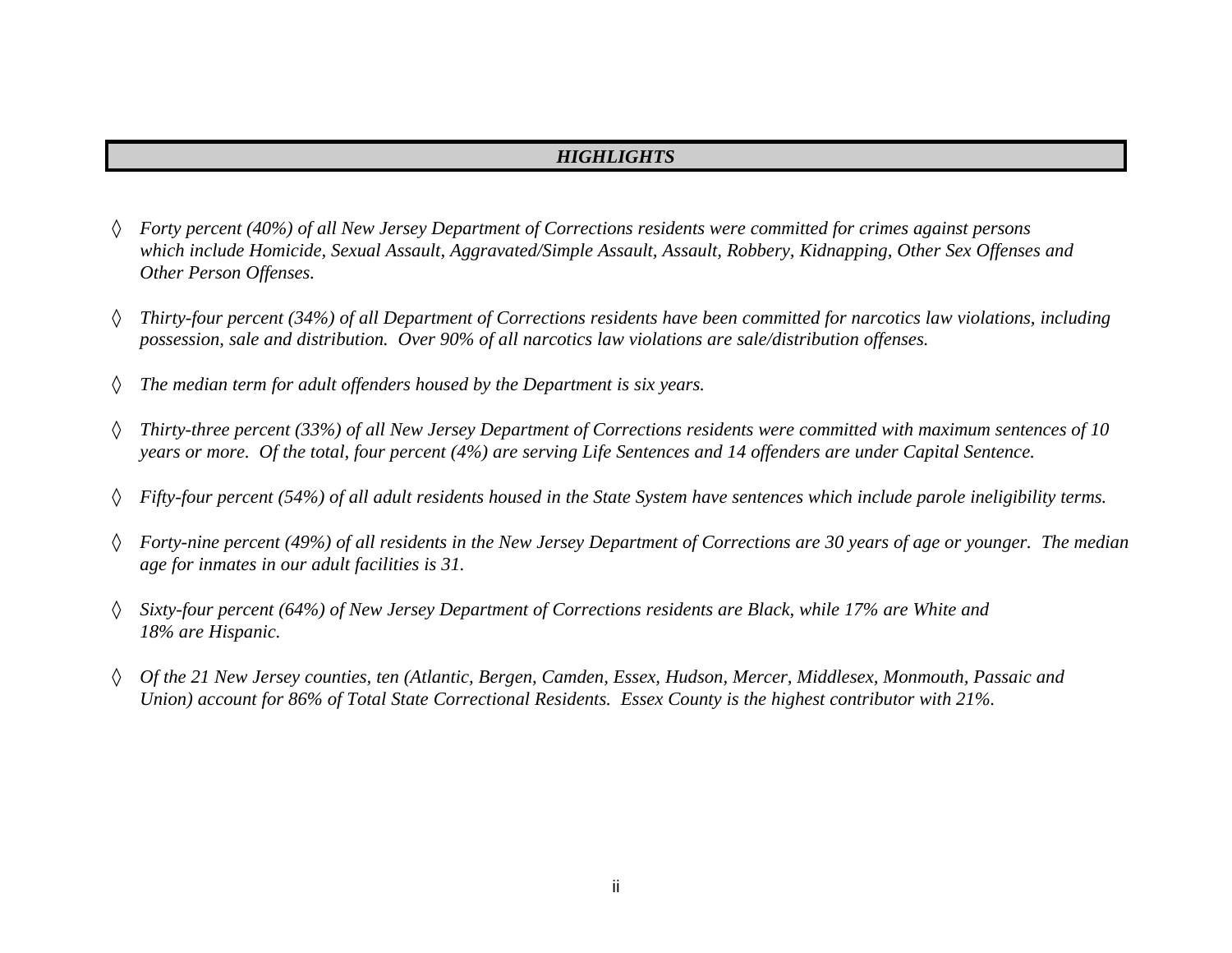# *NOTES*

- ÿ *DUE TO SOFTWARE AND ROUNDING, WORKSHEET ROW TOTALS DO NOT ALWAYS EQUAL 100 PERCENT.*
- ÿ *PIE CHART PERCENTAGES ALWAYS EQUAL 100%.*
- ÿ *PIE CHART PERCENTAGES MAY DIFFER SLIGHTLY FROM WORKSHEET PERCENTAGES.*
- ÿ *ACCOMPANYING NARRATIVES ALWAYS REFLECT PIE CHART PERCENTAGES.*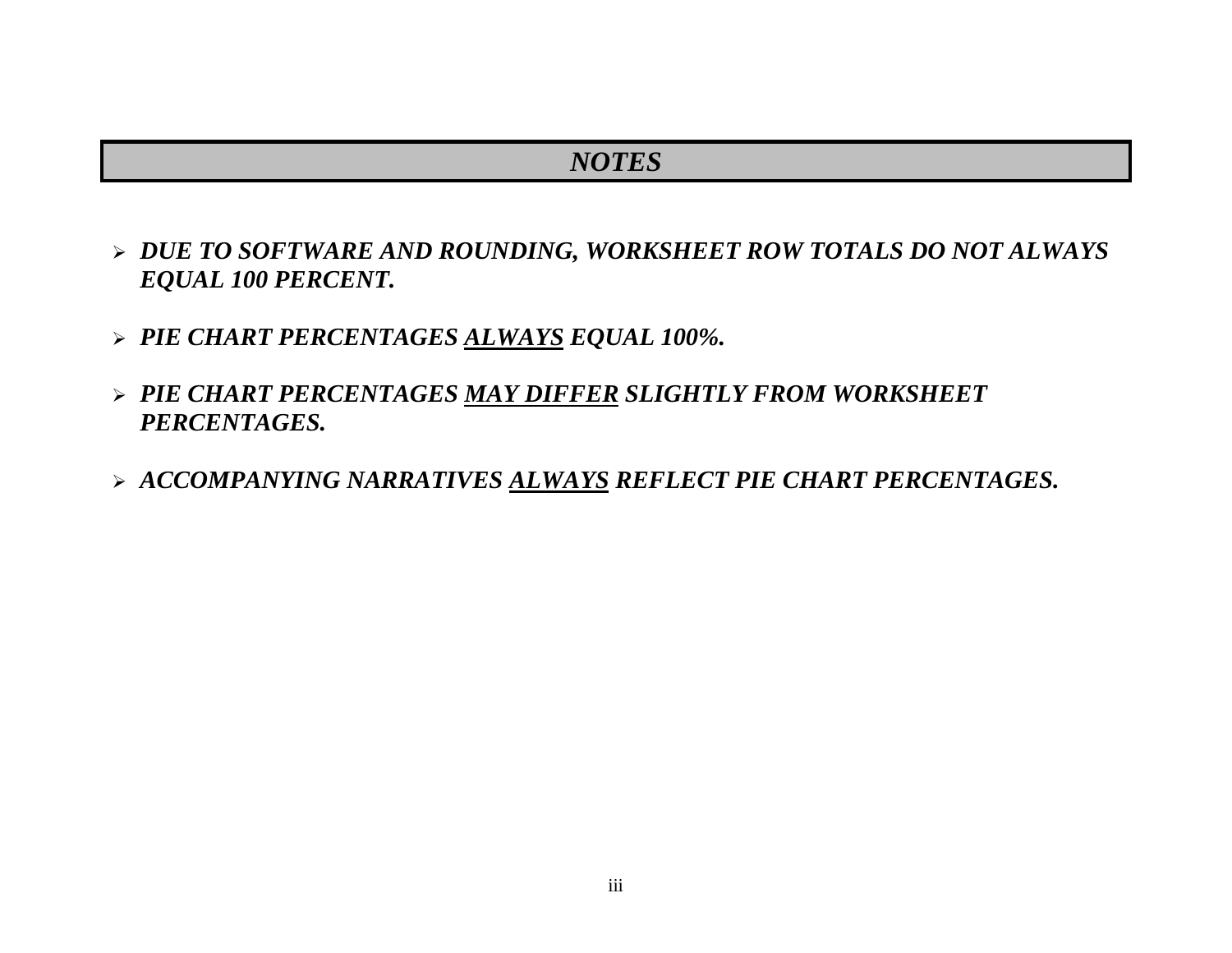## **TOTAL RESIDENTS IN NEW JERSEY STATE CORRECTIONAL INSTITUTIONS AND SATELLITES ON JANUARY 11, 1999**

### **TOTAL RESIDENTS 30,263**

| <b>PRISON COMPLEX</b>                                                                                                                              | 19,306                                     |
|----------------------------------------------------------------------------------------------------------------------------------------------------|--------------------------------------------|
| <b>ADTC (Male Sex Offenders)</b>                                                                                                                   | 767                                        |
| Bayside -Main<br>Bayside - Farm<br>Bayside - Ancora<br><b>BAYSIDE TOTAL</b>                                                                        | 1,340<br>700<br>343<br>2,383               |
| <b>CRAF</b> - Jones Farm<br><b>CRAF</b> - Reception<br><b>CRAF TOTAL</b>                                                                           | 314<br>725<br>1,039                        |
| East Jersey - Main<br>East Jersey - Camp<br>East Jersey -Marlboro<br>East Jersey - Ad Seg<br>East Jersey - Pre-release<br><b>EAST JERSEY TOTAL</b> | 1,480<br>148<br>125<br>362<br>316<br>2,431 |
| EDNA MAHAN CORR FACILITY- WOMEN                                                                                                                    | 1,132                                      |
| <b>MIDSTATE TOTAL</b>                                                                                                                              | 613                                        |
| NJ State Prison - Ad Seg Female<br>NJ State Prison -Main<br><b>NJ STATE PRISON TOTAL</b>                                                           | 31<br>1,821<br>1,852                       |
| Northern -Main<br>Northern - Ad Seg Male<br>Northern - Kearney<br><b>NORTHERN TOTAL</b>                                                            | 2,294<br>413<br>333<br>3,040               |
| RIVERFRONT TOTAL                                                                                                                                   | 1,133                                      |
| SOUTHERN TOTAL                                                                                                                                     | 1,585                                      |
| SOUTH WOODS TOTAL                                                                                                                                  | 3,331                                      |

| <b>YOUTH COMPLEX</b>              | 4,763 |
|-----------------------------------|-------|
| <b>GARDEN STATE TOTAL</b>         | 1,957 |
| Mountainview -Main                | 1,179 |
| Mountainview -Stokes              | 92    |
| <b>MOUNTAINVIEW TOTAL</b>         | 1,271 |
| Wagner - Main                     | 1,234 |
| Wagner-Ad Seg                     | 182   |
| Wagner - Adult Boot Camp          | 119   |
| <b>WAGNER TOTAL</b>               | 1,535 |
| <b>OTHER ADULT FACILITIES</b>     | 6,194 |
| <b>Central Medical</b>            | 18    |
| <b>Halfway House</b>              | 2,478 |
| County Jail                       | 3,486 |
| Electronic Mon./Home Conf.(EM/HC) | 212   |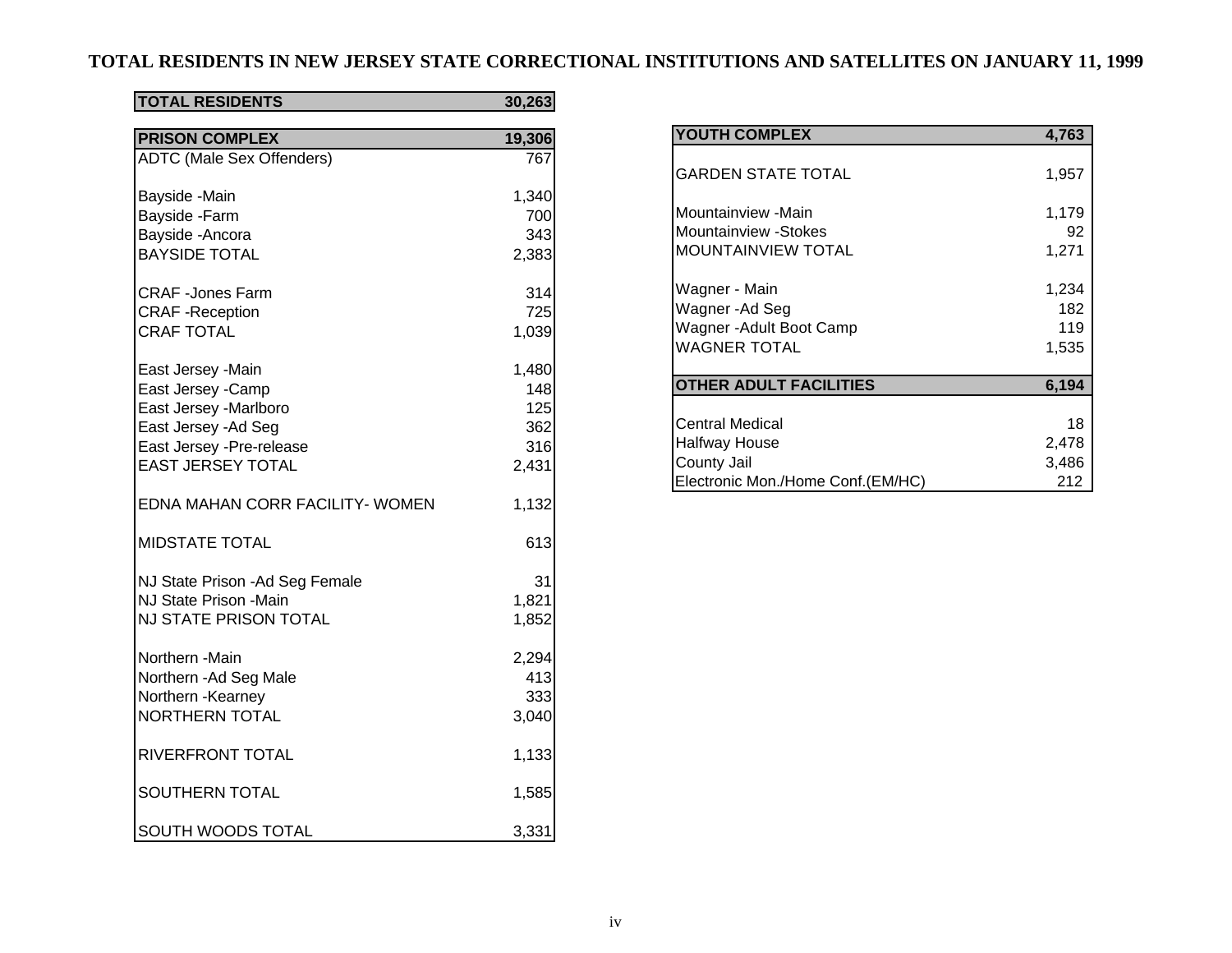| <b>TABLE OF CONTENTS</b>                                                     |             |
|------------------------------------------------------------------------------|-------------|
| <b>REPORT NAME</b>                                                           | <b>PAGE</b> |
| OFFENDERS IN NEW JERSEY CORRECTIONAL INSTITUTIONS BY BASE OFFENSE            | 1           |
| Prison Complex Offenders                                                     | $2 - 4$     |
| Youth Complex Offenders                                                      | 5           |
| Adult Offenders in Other Facilities                                          | 6           |
| OFFENDERS IN NEW JERSEY CORRECTIONAL INSTITUTIONS BY TOTAL TERM AT ADMISSION | 7           |
| <b>Prison Complex Offenders</b>                                              | $8 - 10$    |
| Youth Complex Offenders                                                      | 11          |
| Adult Offenders in Other Facilities                                          | 12          |
| OFFENDERS IN NEW JERSEY CORRECTIONAL INSTITUTIONS BY MANDATORY MINIMUM TERM  | 13          |
| <b>Prison Complex Offenders</b>                                              | $14 - 16$   |
| Youth Complex Offenders                                                      | 17          |
| Adult Offenders in Other Facilities                                          | 18          |
| OFFENDERS IN NEW JERSEY CORRECTIONAL INSTITUTIONS BY AGE                     | 19          |
| <b>Prison Complex Offenders</b>                                              | $20 - 22$   |
| Youth Complex Offenders                                                      | 23          |
| Adult Offenders in Other Facilities                                          | 24          |
| OFFENDERS IN NEW JERSEY CORRECTIONAL INSTITUTIONS BY ETHNIC IDENTIFICATION   | 25          |
| <b>Prison Complex Offenders</b>                                              | $26 - 28$   |
| Youth Complex Offenders                                                      | 29          |
| Adult Offenders in Other Facilities                                          | 30          |
| OFFENDERS IN NEW JERSEY CORRECTIONAL INSTITUTIONS BY COUNTY OF COMMITMENT    | 31          |
| <b>Prison Complex Offenders</b>                                              | $32 - 36$   |
| Youth Complex Offenders                                                      | 37          |
| Adult Offenders in Other Facilities                                          | 37          |

#### v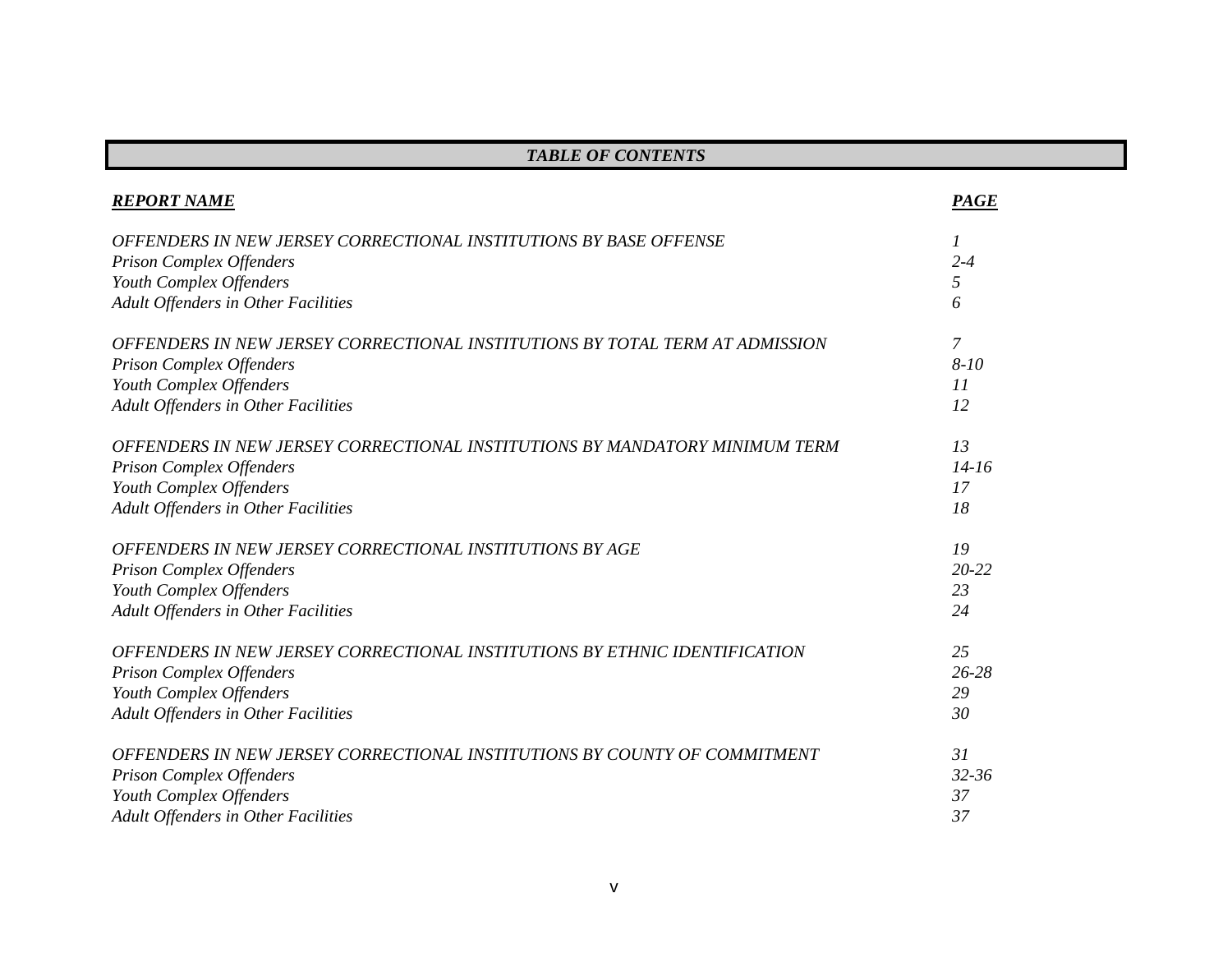#### **OFFENDERS IN NEW JERSEY CORRECTIONAL INSTITUTIONS ON JANUARY 11, 1999 BY BASE OFFENSE**

In these tabulations, the base offense is the most serious offense at the time of admission. These figures reflect base or controlling offenses at admissions only, and do not include any offenses in addition to the base offense in the case of multiple sentences at admission. Additional sentences imposed following initial admission to the state correctional system are not included in this data.

- Violent offenses include homicide, sexual assault, aggravated and simple assault, robbery, kidnapping, other sex offenses and other person offenses (i.e. terroristic threats, coercion, larceny from a person, death by auto and negligent manslaughter).
- Property offenses include burglary, arson, theft, forgery, embezzlement, and receiving/possessing stolen property.
- Miscellaneous offenses include in order of frequency, hindering arrest, conspiracy, probation violation, endangering the welfare of a child and other offenses (other offenses comprise only 1% of the total population) .
- Weapons offenses include weapon possession and operation.
- Drug violations include distribution/sale, manufacture, possession and use of drugs, over 90% of which are for distribution/sale.

#### **OFFENDERS IN CORRECTIONAL INSTITUTIONS ON JANUARY 11, 1999 BY BASE OFFENSE**

| <b>Base Offense</b>      | <b>Total</b> |               | <b>Prison Complex   Youth Complex</b> |               |       |               | <b>ADTC</b><br><b>Edna Mahan</b><br><b>Other Adult</b> |               |       |               |                   |               |
|--------------------------|--------------|---------------|---------------------------------------|---------------|-------|---------------|--------------------------------------------------------|---------------|-------|---------------|-------------------|---------------|
|                          |              |               |                                       |               |       |               |                                                        |               |       |               | <b>Facilities</b> |               |
|                          | #            | $\frac{0}{0}$ | #                                     | $\frac{0}{0}$ | #     | $\frac{0}{0}$ | #                                                      | $\frac{1}{2}$ | #     | $\frac{0}{0}$ | #                 | $\frac{0}{0}$ |
| <b>TOTAL OFFENDERS</b>   | 30,263       | 100%          | 17,407                                | 100%          | 4,763 | 100%          | 767                                                    | 100%          | 1,132 | 100%          | 6,194             | 100%          |
| <b>Violent Offenses</b>  | 12,177       | 40%           | 8191                                  | 47%           | 1688  | 35%           | 716                                                    | 93%           | 318   | 28%           | 1264              | 20%           |
| <b>Property Offenses</b> | 4,310        | 14%           | 2559                                  | 15%           | 524   | 11%           |                                                        | 0%            | 171   | 15%           | 1055              | 17%           |
| Miscellaneous            | 1,343        | $4\%$         | 756                                   | 4%            | 247   | 5%            | ◠                                                      | 0%            | 49    | 4%            | 289               | 5%            |
| Weapons                  | 870          | 3%            | 487                                   | 3%            | 172   | 4%            |                                                        | 0%            | 18    | 2%            | 193               | 3%            |
| Drugs                    | 10,385       | 34%           | 4987                                  | 29%           | 1927  | 40%           | $\sim$                                                 | 0%            | 499   | 44%           | 2969              | 48%           |
| Not Coded                | 1,178        | 4%            | 427                                   | 2%            | 205   | 4%            | 45                                                     | 6%            | 77    | 7%            | 424               | 7%            |

- Inmates with violent offenses comprise 47% of the prison complex, 35% of the youth complex, 93% of ADTC, 28% of Edna Mahan, and 20% of other adult facilities.

The most common offense category for all adults, except at ADTC, is drugs.

1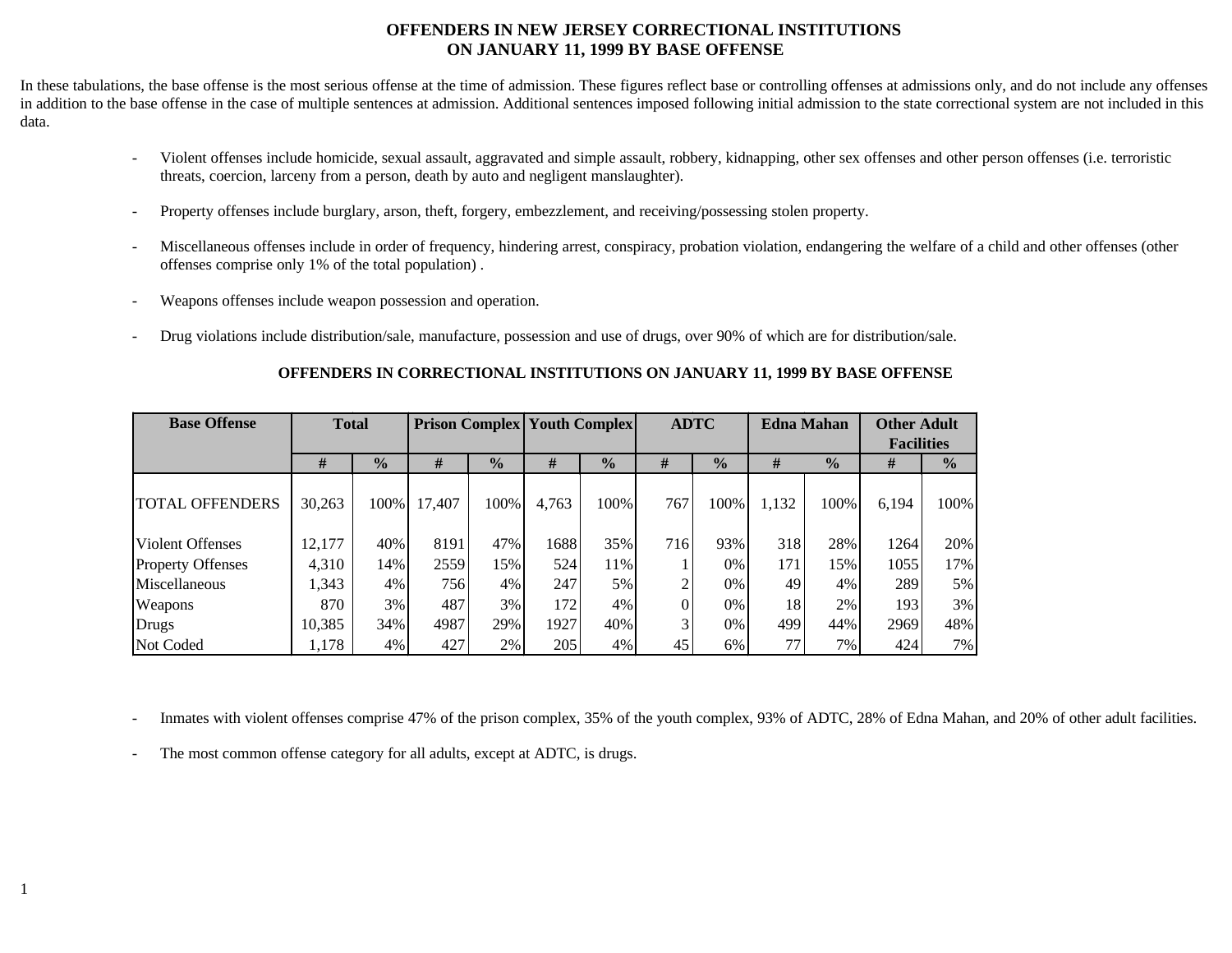#### **OFFENDERS IN NEW JERSEY CORRECTIONAL INSTITUTIONS ON JANUARY 11, 1999 BY TOTAL TERM AT ADMISSION**

Total term at admission is the total maximum term imposed for each offender at the time of commitment from the community or from parole. This includes the aggregate term for those admitted with multiple sentences. Additional sentences received following initial admission are not reflected or included in the data.

#### **OFFENDERS IN NEW JERSEY CORRECTIONAL INSTITUTIONS ON JANUARY 11, 1999 BY TOTAL TERM AT ADMISSION**

| <b>Total Term</b>                | <b>Total</b> |               | <b>Prison Complex</b> |               | <b>Youth Complex</b> |               | <b>ADTC</b> |               | <b>Edna Mahan</b> |               | <b>Other Adult</b> |               |
|----------------------------------|--------------|---------------|-----------------------|---------------|----------------------|---------------|-------------|---------------|-------------------|---------------|--------------------|---------------|
|                                  |              |               |                       |               |                      |               |             |               |                   |               | <b>Facilities</b>  |               |
|                                  | #            | $\frac{0}{0}$ | #                     | $\frac{0}{0}$ | #                    | $\frac{0}{0}$ | #           | $\frac{0}{0}$ | #                 | $\frac{0}{0}$ | #                  | $\frac{0}{0}$ |
| <b>TOTAL</b><br><b>OFFENDERS</b> | 30,263       | 100%          | 17,407                | 100%          | 4,763                | 100%          | 767         | 100%          | 1,132             | 100%          | 6,194              | 100%          |
| 1-2 Years                        | 648          | 2%            | 208                   | 1%            | 124                  | 3%            | 3           | 0%            | 26                | 2%            | 287                | 5%            |
| 3 Years                          | 4,154        | 14%           | 1750                  | 10%           | 888                  | 19%           | 4           | 1%            | 289               | 26%           | 1223               | 20%           |
| 4 Years                          | 4,899        | 16%           | 2427                  | 14%           | 877                  | 18%           | 20          | 3%            | 244               | 22%           | 1331               | 21%           |
| 5 Years                          | 5,748        | 19%           | 3164                  | 18%           | 975                  | 20%           | 72          | 9%            | 181               | 16%           | 1356               | 22%           |
| 6 Years                          | 663          | 2%            | 357                   | 2%            | 124                  | 3%            | 20          | 3%            | 30                | 3%            | 132                | 2%            |
| 7 Years                          | 2,153        | 7%            | 1170                  | 7%            | 411                  | 9%            | 82          | 11%           | 60                | 5%            | 430                | 7%            |
| 8-9 Years                        | 1,508        | 5%            | 917                   | 5%            | 228                  | 5%            | 51          | 7%            | 33                | 3%            | 279                | 5%            |
| 10 Years                         | 2,426        | 8%            | 1536                  | 9%            | 382                  | 8%            | 112         | 15%           | 56                | 5%            | 340                | 5%            |
| 11-14 Years                      | 1,026        | 3%            | 643                   | 4%            | 177                  | 4%            | 53          | 7%            | 18                | 2%            | 135                | 2%            |
| 15 Years                         | 1,328        | 4%            | 917                   | 5%            | 164                  | 3%            | 79          | 10%           | 24                | 2%            | 144                | 2%            |
| 16-20 Years                      | 1,729        | 6%            | 1262                  | 7%            | 188                  | 4%            | 114         | 15%           | 36                | 3%            | 129                | 2%            |
| $20+Years$                       | 2,389        | 8%            | 1958                  | 11%           | 170                  | 4%            | 118         | 15%           | 63                | 6%            | 80                 | 1%            |
| Life                             | 1,085        | 4%            | 1009                  | 6%            | 29                   | 1%            | 3           | 0%            | 21                | 2%            | 23                 | $0\%$         |
| Capital                          | 14           | 0%            | 14                    | 0%            | $\Omega$             | 0%            | $\Omega$    | 0%            | $\boldsymbol{0}$  | 0%            | $\Omega$           | $0\%$         |
| Not Coded                        | 493          | 2%            | 75                    | 0%            | 26                   | 1%            | 36          | 5%            | 51                | 5%            | 305                | 5%            |

Among New Jersey Adult Correctional Offenders:

- The median term for adult offenders is 5 years.
- Fifty-one percent (51%) are serving terms of 1 -5 years.
- Fourteen percent (14%) are serving terms of 6-9 years.
- Thirty-three percent (33%) are serving terms of 10 years or more, which includes 1,099 offenders serving life or capital sentences.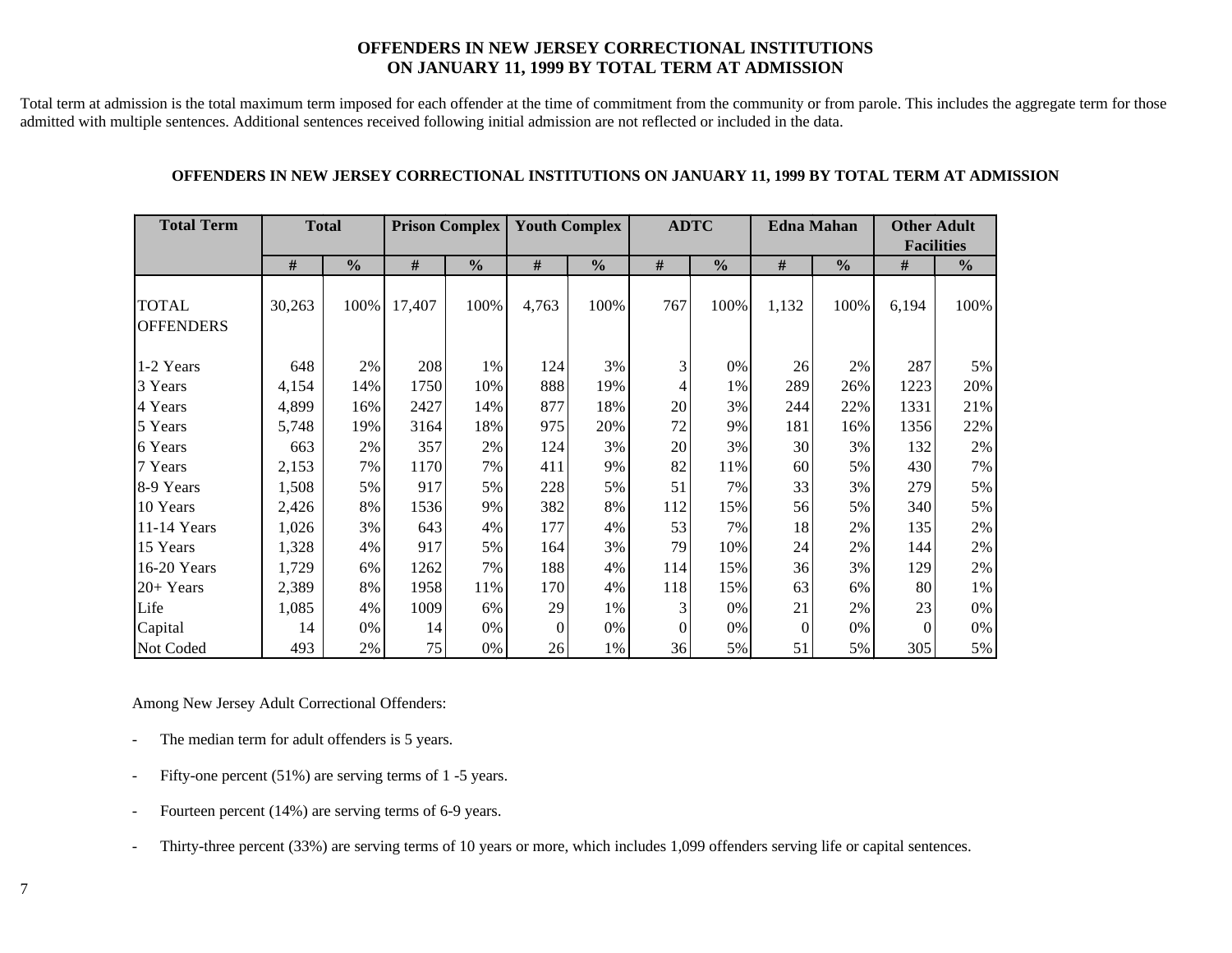#### **OFFENDERS IN NEW JERSEY CORRECTIONAL INSTITUTIONS ON JANUARY 11, 1999 BY MANDATORY MINIMUM TERM**

In New Jersey, since 1979, the courts have utilized mandatory minimum sentences. This means that an offender must serve the entire minimum sentence before being eligible for parole consideration. Mandatory minimum terms are not reduced by earned credits (commutation, minimum security or work).

| <b>Mandatory</b><br><b>Minumum</b> | <b>Total</b> |               | <b>Prison Complex Youth Complex</b> |               |                |               | <b>ADTC</b>    |               | <b>Edna Mahan</b> |               | <b>Other Adult</b><br><b>Facilities</b> |               |
|------------------------------------|--------------|---------------|-------------------------------------|---------------|----------------|---------------|----------------|---------------|-------------------|---------------|-----------------------------------------|---------------|
| <b>Term</b>                        | #            | $\frac{0}{0}$ | #                                   | $\frac{0}{0}$ | $\#$           | $\frac{0}{0}$ | $\#$           | $\frac{6}{6}$ | $\#$              | $\frac{0}{0}$ | #                                       | $\frac{0}{0}$ |
| <b>TOTAL</b><br><b>OFFENDERS</b>   | 16,336       | 100%          | 10,157                              | 100%          | 2,581          | 100%          | 290            | 100%          | 425               | 100%          | 2,883                                   | 100%          |
| $<$ 18 Months                      | 1,299        | 8%            | 502                                 | 5%            | 329            | 13%           | $\mathbf{0}$   | 0%            | 73                | 17%           | 395                                     | 14%           |
| 18 Months                          | 1,168        | 7%            | 524                                 | 5%            | 300            | 12%           |                | 0%            | 46                | 11%           | 297                                     | 10%           |
| 2 Years                            | 2,852        | 17%           | 1610                                | 16%           | 409            | 16%           | 4              | 1%            | 67                | 16%           | 762                                     | 26%           |
| 3 Years                            | 2,966        | 18%           | 1519                                | 15%           | 633            | 25%           | 13             | 4%            | 81                | 19%           | 720                                     | 25%           |
| 4 Years                            | 1,143        | 7%            | 736                                 | 7%            | 194            | 8%            | 16             | 6%            | 18                | 4%            | 179                                     | 6%            |
| 5 Years                            | 1,614        | 10%           | 1109                                | 11%           | 221            | 9%            | 92             | 32%           | 23                | 5%            | 169                                     | 6%            |
| 6-9 Years                          | 2,005        | 12%           | 1322                                | 13%           | 317            | 12%           | 50             | 17%           | 46                | 11%           | 270                                     | 9%            |
| 10 Years                           | 750          | 5%            | 588                                 | 6%            | 51             | 2%            | 53             | 18%           | 13                | 3%            | 45                                      | 2%            |
| 11-14 Years                        | 427          | 3%            | 351                                 | 3%            | 35             | 1%            | 9              | 3%            | 14                | 3%            | 18                                      | 1%            |
| 15 Years                           | 432          | 3%            | 356                                 | 4%            | 26             | 1%            | 27             | 9%            | 12                | 3%            | 11                                      | 0%            |
| 16-19 Years                        | 167          | 1%            | 141                                 | 1%            | 14             | 1%            | 5              | 2%            | $\overline{0}$    | 0%            | 7                                       | 0%            |
| 20-24 Years                        | 236          | 1%            | 221                                 | 2%            | 6              | 0%            | 7              | 2%            | $\overline{2}$    | 0%            | $\mathbf{0}$                            | 0%            |
| 25-29 Years                        | 222          | 1%            | 205                                 | 2%            | $\overline{c}$ | 0%            | 10             | 3%            | 3                 | 1%            | $\overline{c}$                          | 0%            |
| 30 Years                           | 657          | 4%            | 595                                 | 6%            | 33             | 1%            | $\overline{c}$ | 1%            | 21                | 5%            | 6                                       | 0%            |
| 30+ Years                          | 398          | 2%            | 378                                 | 4%            | 11             | 0%            |                | 0%            | 6                 | 1%            | 2                                       | 0%            |

#### **OFFENDERS IN CORRECTIONAL INSTITUTIONS ON JANUARY 11, 1999 BY MANDATORY MINIMUM TERM**

- Fifty-four percent (54%) of all adult offenders have mandatory minimum terms (16,336 out of 30,263).

- The median mandatory minimum term is 3 years.

- Twelve percent (12%) have mandatory minimum terms of 15 years or more.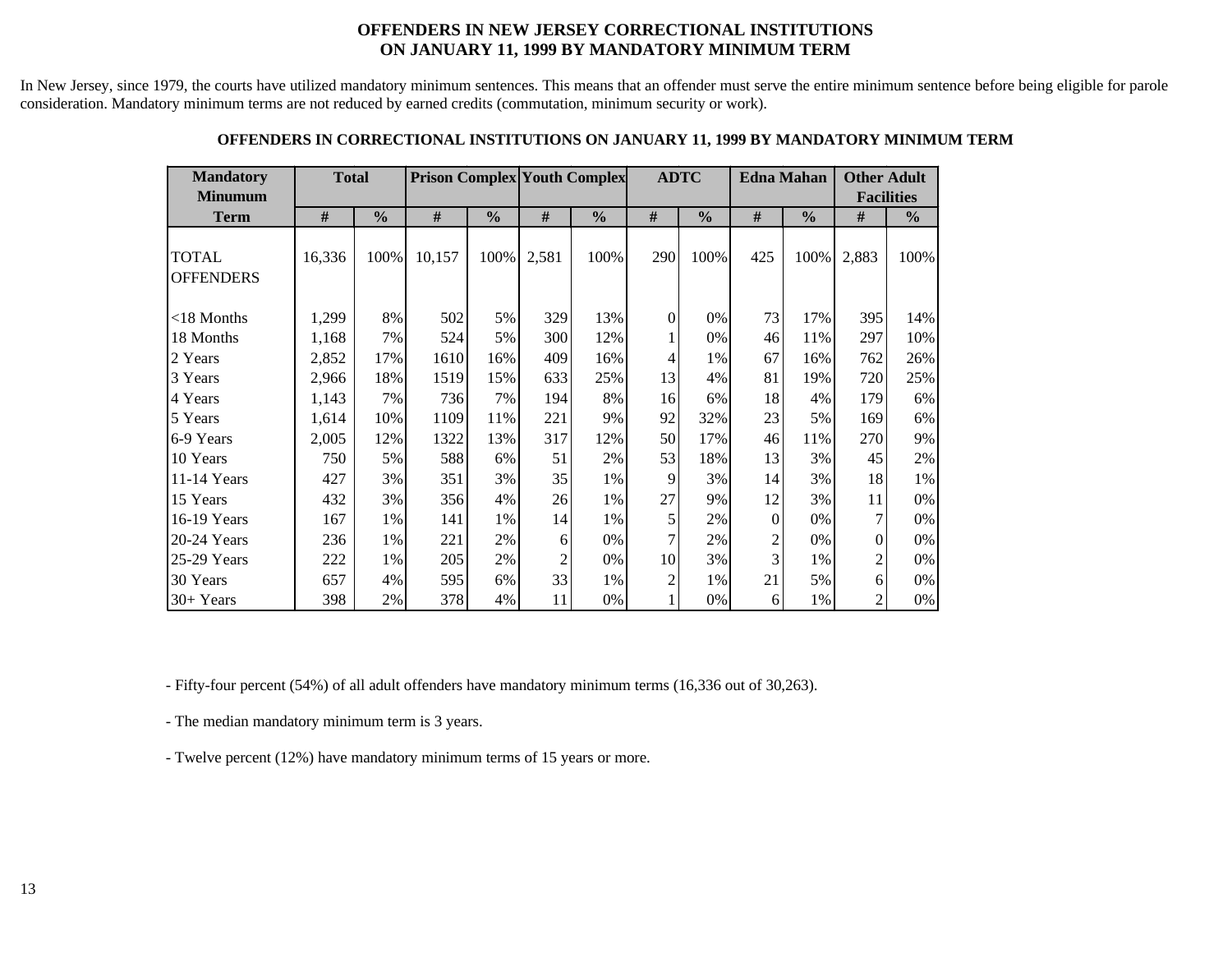#### **OFFENDERS IN NEW JERSEY CORRECTIONAL INSTITUTIONS ON JANUARY 11, 1999 BY AGE**

The age of the offender is the chronological age as of January 1, 1999.

| Age                              | <b>Total</b> |               | <b>Prison Complex Youth Complex</b> |       |                    |      | <b>ADTC</b>        |      | <b>Edna Mahan</b> |               | <b>Other Adult</b><br><b>Facilities</b> |               |
|----------------------------------|--------------|---------------|-------------------------------------|-------|--------------------|------|--------------------|------|-------------------|---------------|-----------------------------------------|---------------|
|                                  | #            | $\frac{0}{0}$ | #<br>$\frac{0}{0}$                  |       | #<br>$\frac{0}{0}$ |      | #<br>$\frac{0}{0}$ |      | #                 | $\frac{0}{0}$ | #                                       | $\frac{0}{0}$ |
|                                  |              |               |                                     |       |                    |      |                    |      |                   |               |                                         |               |
| <b>TOTAL</b><br><b>OFFENDERS</b> | 30,263       | 100%          | 17,407                              | 100%  | 4,763              | 100% | 767                | 100% | 1,132             | 100%          | 6,194                                   | 100%          |
|                                  |              |               |                                     |       |                    |      |                    |      |                   |               |                                         |               |
| $<$ 17 Years                     | 15           | 0%            | 0                                   | 0%    | 5                  | 0%   | $\mathbf{0}$       | 0%   | $\overline{0}$    | 0%            | 10                                      | 0%            |
| 17 Years                         | 44           | 0%            | 2                                   | $0\%$ | 26                 | 1%   | $\theta$           | 0%   | 3                 | $0\%$         | 13                                      | 0%            |
| 18-20 Years                      | 1,599        | 5%            | 185                                 | 1%    | 928                | 19%  | 6                  | 1%   | 26                | 2%            | 454                                     | 7%            |
| 21-22 Years                      | 2,352        | 8%            | 481                                 | 3%    | 1275               | 27%  | 10                 | 1%   | 54                | 5%            | 532                                     | 9%            |
| 23-24 Years                      | 2,593        | 9%            | 875                                 | 5%    | 1069               | 22%  | 17                 | 2%   | 60                | 5%            | 572                                     | 9%            |
| 25-27 Years                      | 3,940        | 13%           | 2066                                | 12%   | 913                | 19%  | 38                 | 5%   | 113               | 10%           | 810                                     | 13%           |
| 28-30 Years                      | 4,090        | 14%           | 2590                                | 15%   | 372                | 8%   | 40                 | 5%   | 185               | 16%           | 903                                     | 15%           |
| 31-33 Years                      | 3,568        | 12%           | 2516                                | 14%   | 84                 | 2%   | 74                 | 10%  | 167               | 15%           | 727                                     | 12%           |
| 34-36 Years                      | 3,296        | 11%           | 2382                                | 14%   | 47                 | 1%   | 96                 | 13%  | 155               | 14%           | 616                                     | 10%           |
| 37-39 Years                      | 2,663        | 9%            | 1914                                | 11%   | 22                 | 0%   | 68                 | 9%   | 132               | 12%           | 527                                     | 9%            |
| 40-44 Years                      | 2,956        | 10%           | 2152                                | 12%   | 17                 | 0%   | 119                | 16%  | 115               | 10%           | 553                                     | 9%            |
| 45-49 Years                      | 1,608        | 5%            | 1162                                | 7%    | 3                  | 0%   | 93                 | 12%  | 66                | 6%            | 284                                     | 5%            |
| 50-54 Years                      | 823          | 3%            | 591                                 | 3%    | $\overline{c}$     | 0%   | 82                 | 11%  | 35                | 3%            | 113                                     | 2%            |
| 55-59 Years                      | 379          | 1%            | 269                                 | 2%    | $\overline{0}$     | 0%   | 52                 | 7%   | 13                | 1%            | 45                                      | 1%            |
| $60-64$ Years                    | 167          | 1%            | 117                                 | 1%    | $\theta$           | 0%   | 28                 | 4%   | 3                 | $0\%$         | 19                                      | 0%            |
| $65+Years$                       | 170          | 1%            | 105                                 | 1%    | $\theta$           | 0%   | 44                 | 6%   | 5                 | $0\%$         | 16                                      | 0%            |

#### **OFFENDERS IN CORRECTIONAL INSTITUTIONS ON JANUARY 11, 1999 BY AGE**

- The median age for adult residents is 31 years.

- Five percent (5%) of all adult offenders are 20 years of age or younger. Forty-four percent (44%) of all adult offenders are between the ages of 21-30. Thirty-two percent (32%) of all adult offenders are 31 to 39 years of age. Twenty-one percent (21%) of all adult offenders are 40 years of age and older.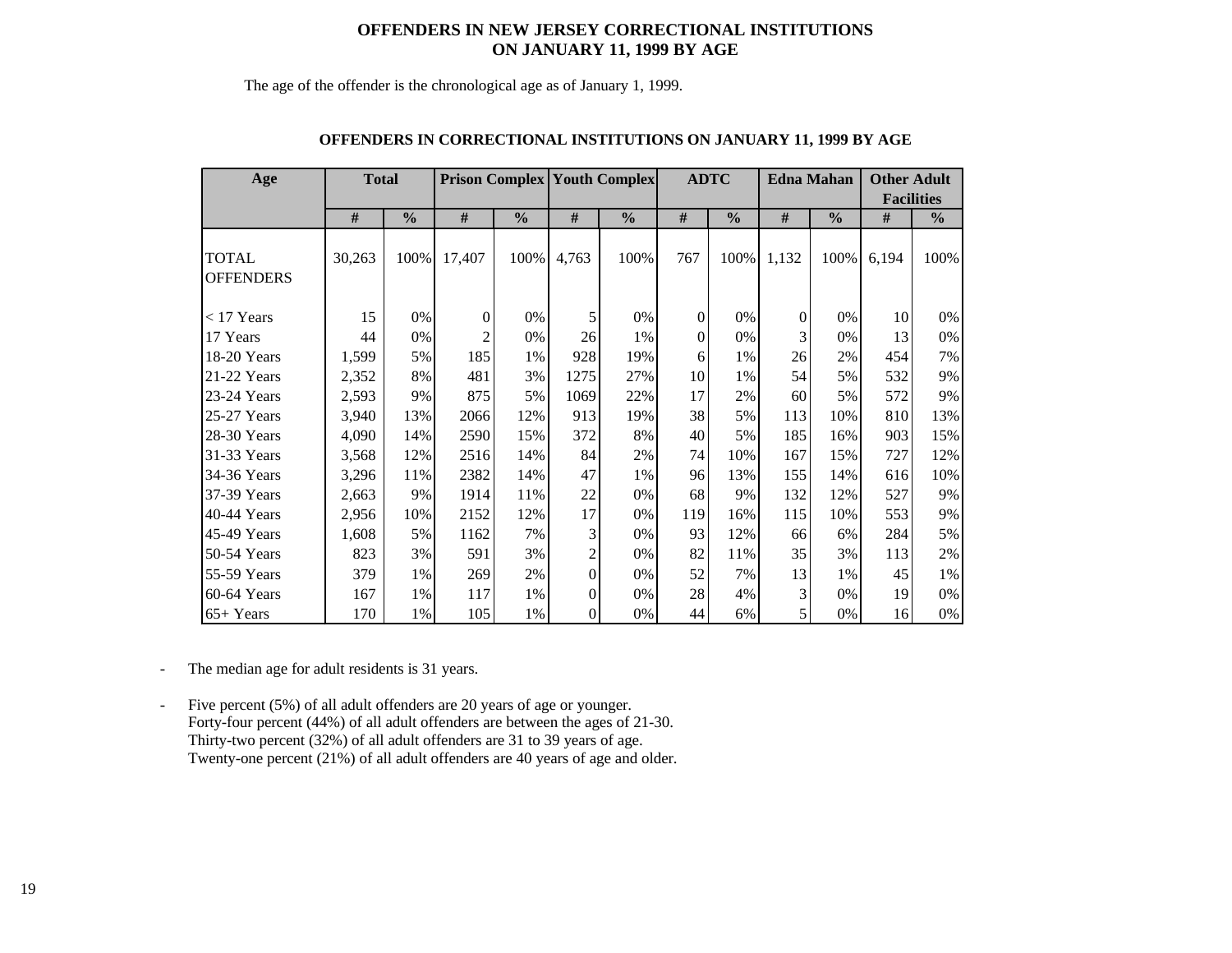#### **OFFENDERS IN NEW JERSEY CORRECTIONAL INSTITUTIONS ON JANUARY 11, 1999 BY RACE/ETHNIC IDENTIFICATION**

In these tabulations, a Hispanic is a person of Mexican, Puerto Rican, Cuban, South American or other Spanish culture or origin (Spain or Portugal) regardless of complexion.

| <b>Ethnic</b><br><b>Identification</b> | <b>Total</b> |               | <b>Prison Complex</b> |               | <b>Youth Complex</b> |               | <b>ADTC</b> |               | <b>Edna Mahan</b> |               | <b>Other Adult</b><br><b>Facilities</b> |               |
|----------------------------------------|--------------|---------------|-----------------------|---------------|----------------------|---------------|-------------|---------------|-------------------|---------------|-----------------------------------------|---------------|
|                                        | #            | $\frac{0}{0}$ | #                     | $\frac{0}{0}$ | #                    | $\frac{0}{0}$ | #           | $\frac{0}{0}$ | #                 | $\frac{0}{0}$ | #                                       | $\frac{0}{0}$ |
| TOTAL<br><b>OFFENDERS</b>              | 30,263       | 100\%         | 17,407                | 100%          | 4,763                | 100%          | 767         | 100%          | 1,132             | 100%          | 6,194                                   | 100%          |
| <b>Black</b>                           | 19,488       | 64%           | 11175                 | 64%           | 3348                 | 70%           | 187         | 24%           | 740               | 65%           | 4038                                    | 65%           |
| White                                  | 5,296        | 17%           | 2994                  | 17%           | 610                  | 13%           | 454         | 59%           | 262               | 23%           | 976                                     | 16%           |
| Hispanic                               | 5,356        | 18%           | 3169                  | 18%           | 782                  | 16%           | 116         | 15%           | 128               | 11%           | 1161                                    | 19%           |
| Asian                                  | 93           | 0%            | 58                    | $0\%$         | 21                   | $0\%$         |             | 0%            | ◠                 | $0\%$         | 12                                      | $0\%$         |
| American Indian                        |              | $0\%$         | 4                     | $0\%$         |                      | $0\%$         |             | 0%            | 0                 | $0\%$         |                                         | $0\%$         |
| Other                                  | 25           | 0%            | ⇁                     | 0%            |                      | $0\%$         | 10          | 1%            |                   | 0%            |                                         | $0\%$         |

#### **OFFENDERS IN CORRECTIONAL INSTITUTIONS ON JANUARY 11, 1999 BY RACE/ETHNIC IDENTIFICATION**

**-** On January 11,1999, 64% of all state correctional institution offenders were Black, 17% were White and 18% were Hispanic.

- The largest proportion of Black offenders was at the youth complex (70%).
- The largest proportion of White offenders was at ADTC (59%).
- The largest proportion of Hispanic offenders was at 'other facilities' (19%).